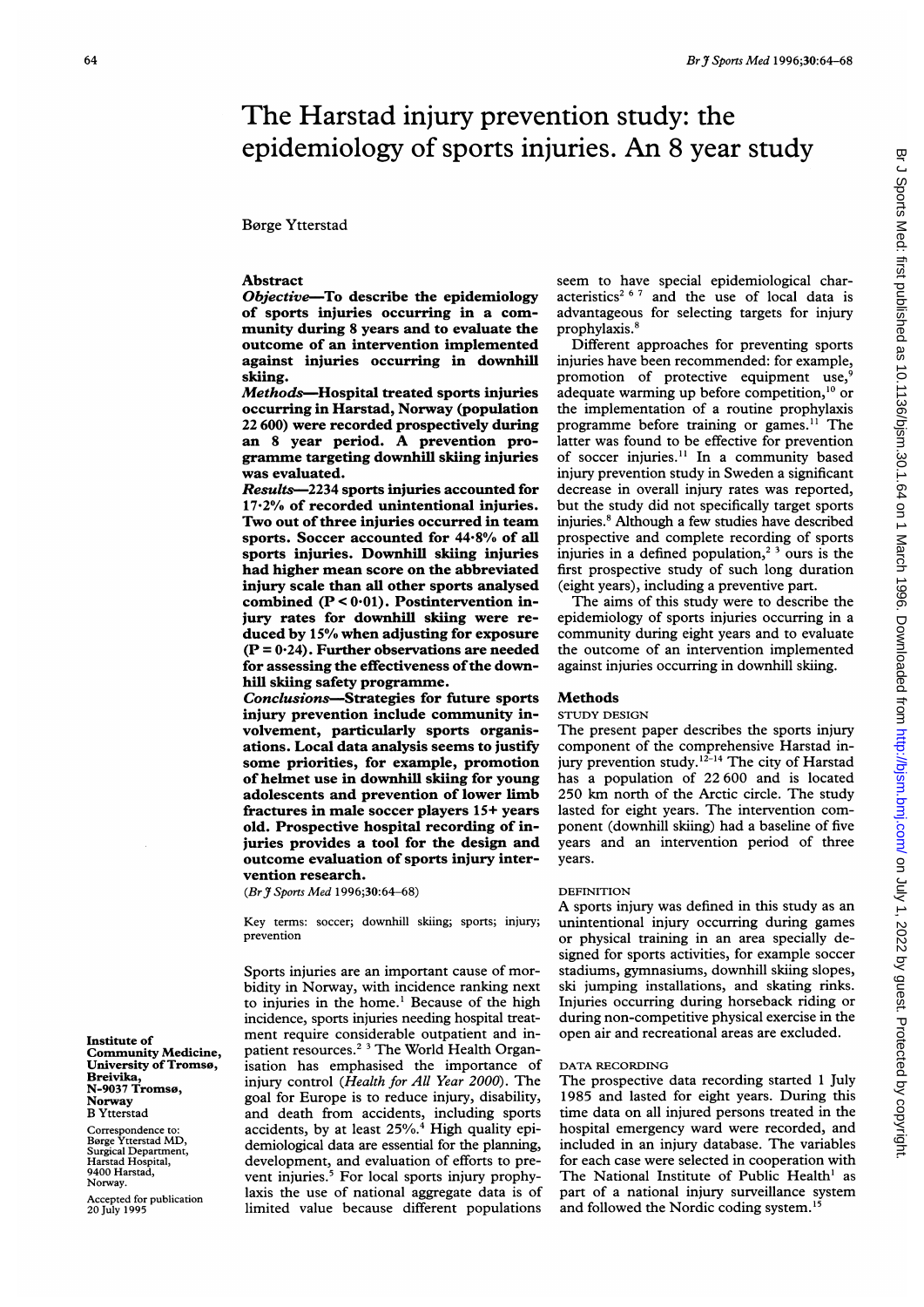# VARIABLES IN THE INJURY DATABASE

Demographic data collected were age, gender, and place of residence. Activity type, place of injury, type of sport, product involved, and date and time of injury were recorded. An open ended question (free text) described the event leading to the injury. This free text contained three distinct parts that are partly consistent with the concepts of precrash, crash, and postcrash described by Haddon.<sup>16</sup> Medical variables were injury type, injury mechanism, body part injured, and admittance to the hospital. Injury severity was coded according to the abbreviated injury scale (AIS).<sup>17</sup>

# DATA RECORDING PROCEDURE, ANALYSIS, VALIDITY, AND RELIABILITY

The recorded variables, data recording procedure, and measures taken to ensure data validity and reliability of the injury database are described in more detail elsewhere.<sup>12-14</sup>

To aid prophylaxis planning, <sup>a</sup> separate analysis was completed for children (0-14 years) and adolescents/adults (15+ years).

## DOWNHILL SKIING INJURY PREVENTION

Harstad municipality has one ski resort (opened in 1985) with ski lift and slopes for downhill skiing, run by the Harstad Alpine Club. Practically all hospital treated downhill skiing injuries come from this installation. Data from injured skiers recorded during the first years of the present study were analysed and discussed in the Harstad community injury prevention group (IPG). The function and composition of this group is described elsewhere.<sup>12-14</sup> The data with free texts (victim stories) were sent to the Harstad Alpine Club, together with some recommendations for targeting interventions: (1) promotion of increased helmet use and properly fitted boots and bindings; (2) prevention of injuries occurring from collisions with trees and rocks while skiing outside the downhill area; (3) prevention of injuries resulting from high speed skiers within the area running into objects or other skiers; and (4) prevention of injuries connected with the ski lift.

#### **STATISTICS**

Because of warmer winters in the intervention period, injury rates for downhill skiing were adjusted for exposure. For the other sports, the incidence rates given were not analysed with regard to duration of exposure to the sporting



The Harstad injury prevention study: age and sex specific sports injury rates ( $n = 2234$ ) recorded during eight years, starting 1 July 1985.

activity, but were based on population census data. Epi info version 5.01 package was used for analysis.<sup>18</sup> The  $\chi^2$  test was used for testing injury rate changes and incidence rate differences."9 The Kruska-Wallis test was used for comparing means. P values below 0-05 were regarded as significant.

## Results

INJURY RATE VARIATIONS DURING THE STUDY Of 12 977 unintentional injuries recorded in Harstad residents from <sup>1</sup> July 1985 to 30 June 1993, 2234 (17.2%) were sports injuries, yielding a mean sports injury rate of 12-5 per 1000 person-years. During the study the yearly overall crude sport injury rate was stable (table 1).

# AGE AND SEX DISTRIBUTION FOR INJURY MECHANISM, INJURY TYPE, AND BODY PART INJURED

Of the injured,  $63.4\%$  were males who, compared with females, had a higher mean injury rate (16.0  $v$  9.1 per 1000 person-years,  $P < 0.01$ ) and were older (21.8 v 17.2 years,  $P < 0.01$ ); 80.5% of injuries occurred in people between 10 and 30 years of age (figure).

# Injury mechanism

Falls and trauma from contact with persons or objects accounted for three out of four injuries. The sex distribution of injury mechanisms for two different age groups is shown in table 2.

## Injury type

Of those injured, 49-6% had sprains (partial or total ligament ruptures) or dislocations, 23-3% had open wounds, excoriations, or contusions, <sup>18</sup> 4% had fractures, and 2-6% had concussions or more serious brain injury. Internal injury (other than intracranial) was observed in  $0.8\%$ , and  $5.5\%$  had multiple injuries, other injury types, or no information. The injury type variations by sex and different age groups are shown in table 3.

#### Body part injured

As a mean of overall recoded injuries, lower extremities were injured in  $54.1\%$ , upper extremities in 29-5%, the head in 10-0%, and other or multiple body parts in 5.9% of cases. In children, boys suffered injuries of the head, thorax, abdomen, and spine more often than girls (data not shown). Data about body part injured were missing in 0-4% of cases.

#### Table I Sports injury rates in Harstad residents by study year. From 1 July 1985

| Study<br>year           | n    | Per cent of<br>study total | Rate<br>(per 1000 person-years) |
|-------------------------|------|----------------------------|---------------------------------|
| 1                       | 266  | $11-9$                     | $12 \cdot 1$                    |
| $\overline{2}$          | 280  | $12 - 5$                   | $12 - 7$                        |
| 3                       | 282  | 12.6                       | 12.7                            |
| $\overline{\mathbf{4}}$ | 289  | $12-9$                     | 12.9                            |
| 5                       | 284  | $12 - 7$                   | $12 - 7$                        |
| 6                       | 282  | $12-6$                     | 12.6                            |
| 7                       | 272  | $12-2$                     | 12.0                            |
| 8                       | 279  | $12-5$                     | 12.3                            |
| Total                   | 2234 | $100-0$                    | $12 - 5$                        |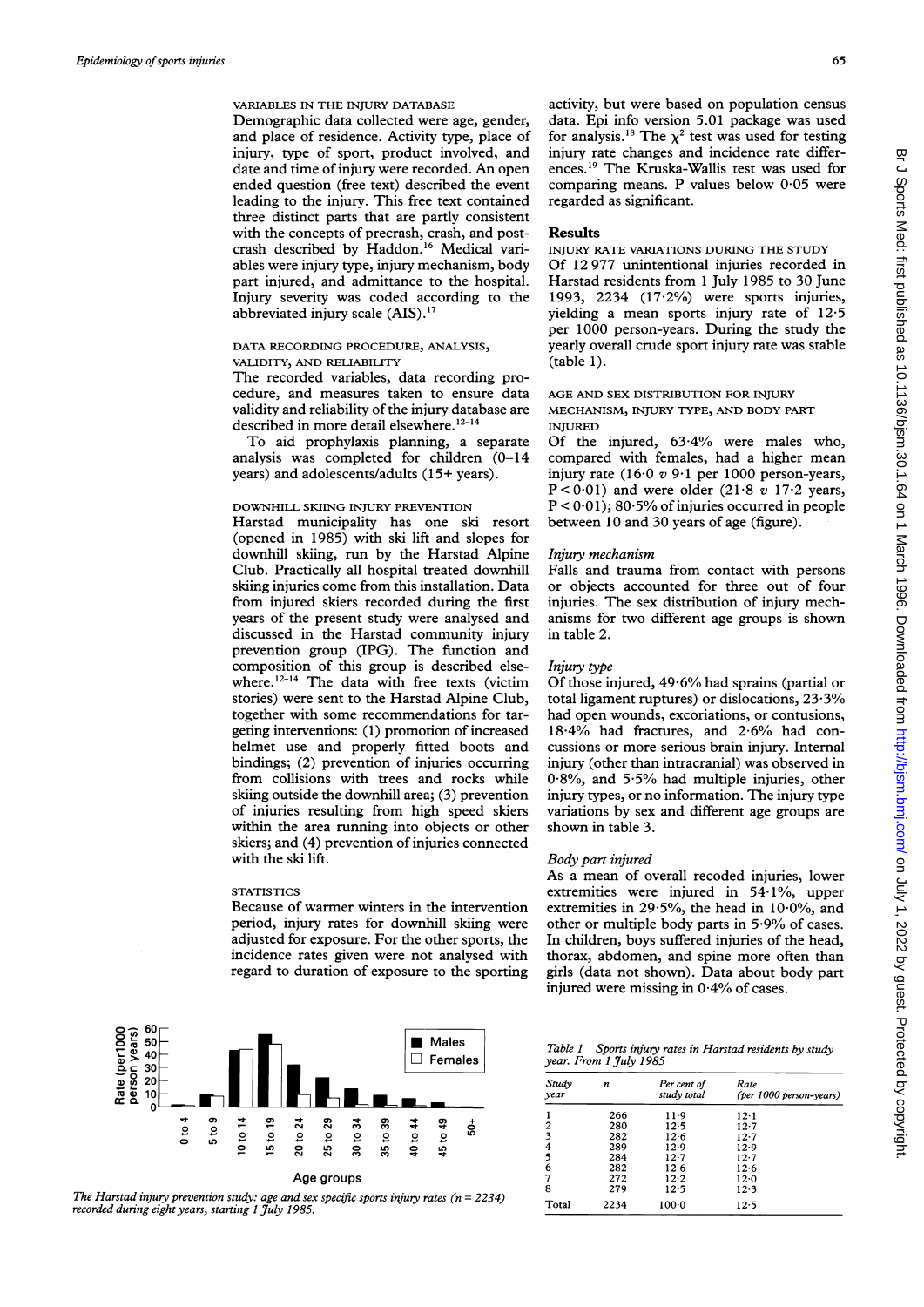Table 2 All sports: per cent distribution of injury mechanism by sex and age groups

| Injury<br>$0 - 14$ years<br>mechanism<br>Males<br>Females<br>%<br>%<br>P<br>n<br>n<br>$\boldsymbol{n}$<br>Falls<br>152<br>46.3<br>143<br>45.5<br>Contact trauma*<br>137<br>127<br>41.8<br>$40 - 4$<br>31<br>Acute strain<br>9.5<br>37<br>$11-8$ | $15+ years$ |            |     |            |                          |                   |                      |                   |                      |             |
|-------------------------------------------------------------------------------------------------------------------------------------------------------------------------------------------------------------------------------------------------|-------------|------------|-----|------------|--------------------------|-------------------|----------------------|-------------------|----------------------|-------------|
|                                                                                                                                                                                                                                                 |             |            |     |            |                          | Males             |                      | Females           |                      |             |
|                                                                                                                                                                                                                                                 |             |            |     |            |                          |                   | %                    | n                 | %                    | P           |
|                                                                                                                                                                                                                                                 |             |            |     |            |                          | 289<br>484<br>282 | 26.6<br>44.5<br>25.9 | 182<br>173<br>139 | 36.1<br>34.3<br>27.6 |             |
| Othert<br>No information                                                                                                                                                                                                                        | 6<br>2      | 1.8<br>0.6 | 4   | 1·0<br>1.3 | $0.815$ <sup>±</sup>     | 15<br>18          | 1.4<br>1.7           | 3                 | $1-4$<br>0.6         | $0.0001\pm$ |
| Total                                                                                                                                                                                                                                           | 328         | $100 - 0$  | 314 | $100 - 0$  | $\overline{\phantom{0}}$ | 1088              | $100-1$              | 504               | $100 - 0$            |             |

\*Trauma sustained from contact with person or object. fIncludes cuts, foreign body and thermal/chemical injury. tFor a 2 x 4 table (other and no information analysed combined). Three degrees of freedom.

|  |  |  |  | Table 3 All sports: per cent distribution of injury type by sex and two different age groups |  |
|--|--|--|--|----------------------------------------------------------------------------------------------|--|
|--|--|--|--|----------------------------------------------------------------------------------------------|--|

| Injury type                 | $0 - 14$ years |           |                  |           |       | $15+$ vears |           |         |           |                          |
|-----------------------------|----------------|-----------|------------------|-----------|-------|-------------|-----------|---------|-----------|--------------------------|
|                             | Males          |           | Females          |           |       | Males       |           | Females |           |                          |
|                             | n              | %         | $\boldsymbol{n}$ | %         | P     | n           | %         | n       | %         | P                        |
| Sprains or dislocation      | 108            | 32.9      | 146              | 46.5      |       | 547         | 50.3      | 306     | $60-7$    |                          |
| Fractures                   | 87             | 26.5      | 60               | $19-1$    |       | 198         | 18.2      | 66      | $13-1$    |                          |
| Concussion*                 | 16             | 4.9       | 11               | 3.5       |       |             | 1.6       | 13      | 2.6       |                          |
| Internal injury†            |                | 0.3       | ↑                | 0.6       |       | 12          | 1 - 1     | 2       | 0.4       |                          |
| Wounds, contusions          | 100            | 30.5      | 83               | $26 - 4$  |       | 242         | 22.2      | 95      | $18-2$    |                          |
| Multiple, other, no inform. | 16             | 4.9       | 12               | 3.8       | 0.011 | 72          | 6.6       | 22      | 4.4       | $0.0004$ ±               |
| Total                       | 328            | $100 - 0$ | 314              | $100 - 0$ | -     | 1088        | $100 - 0$ | 504     | $100 - 0$ | $\overline{\phantom{a}}$ |

\*Or more serious brain injury.

tExcept intracranial. \*For a 2 x 5 table (internal injury and multiple, other, no inform. analysed combined). Four degrees of freedom.

INJURY DISTRIBUTION AND CHARACTERISTICS WITHIN SPORTS

# Sex variation

Soccer accounted for most injuries, followed by downhill skiing. Males injured while playing soccer represented  $36.8%$  of the population injured, and <sup>9</sup> 1% were female handball players (table 4).

# Injury type and seriousness according to abbreviated injury scale

One hundred and eighty nine fractures and 499 sprains in soccer accounted for  $30.1\%$  of all

Table 4 Distribution of injuries by sport and sex

| Sport        | n    | $Males * %$ | P+   | % of total |
|--------------|------|-------------|------|------------|
|              |      |             |      |            |
| Soccer       | 1001 | 82.3        | 0.00 | 44.8       |
| Handball     | 246  | 17.5        | 0.00 | 11.0       |
| Volleyball   | 155  | 43.2        | NS   | 6.9        |
| Basketball   | 95   | 44.2        | NS   | 4.3        |
| Downhill     | 251  | 64.1        | 0.00 | $11-2$     |
| Other        | 435  | 56.6        | NS   | 19.5       |
| Missing data | 51   | $64 - 7$    | NS   | 2.3        |
| Total        | 2234 |             |      | $100-0$    |

\*Female percentage may be calculated.

† For testing sex difference within sport.<br>§Includes tennis, squash, land hockey, ice hockey, ski jumping,<br>cross country skiing, scating, body building, judo, jiu-jitsu,<br>karate, boxing, gymnastics, track and swimming.

injuries. Fractures and concussions were the most frequent types of injury in downhill skiing. All but one injury (a downhill skiing injury with AIS 5) had AIS < 4. The mean AIS score was higher in downhill skiing than in all other sports analysed combined  $(P < 0.01)$ . Little variability was observed between the other sports (table 5).

#### ADMITTED CASES

The variable "admitted to hospital" was recorded for the seven last years of the study, during which 5-6% of the recorded sport injuries led to admittance  $(n=112)$ . Soccer accounted for 30 4% and downhill skiing for 28-6% of admittances, while 41% of admitted cases occurred in all other sports combined. Females were admitted in 3.3% of recorded cases and males in  $7.0\%$ . Mean age was  $24.5$ years for males and  $21.9$  for females. Of the admitted cases, 29-5% had fractures, 26-8% had ligament ruptures, wounds, contusions, or dislocations, 25-0% had concussions or more serious neurological deficit,  $1.8\%$  had internal injury other than intracranial, 3-6% had multiple injuries, and 13-4% had other injury types.

Table 5 Distribution of injury type in percent and injury seriousness according to abbreviated injury scale (AIS) within sports

| Sport      | Fractures<br>(%) | Ligament<br>ruptures<br>(sprains)<br>(%) | Concussion or<br>more serious<br>brain injury<br>(%) | Other internal or<br>multiple lesions<br>(%) | Wounds and<br>contusions<br>(%) | Other or<br>unknown injury<br>(%) | Mean score<br>(AIS) | Total<br>(n) |
|------------|------------------|------------------------------------------|------------------------------------------------------|----------------------------------------------|---------------------------------|-----------------------------------|---------------------|--------------|
|            |                  |                                          |                                                      |                                              |                                 |                                   |                     |              |
| Soccer     | 18.9             | 49.9                                     | 1.8                                                  | 0.8                                          | 23.7                            | 5.0                               | 1.175               | 1001         |
| Handball   | 12.6             | 59.8                                     | $3 - 3$                                              | 0.8                                          | 18.7                            | 4.9                               | 1.126               | 246          |
| Volleyball | 9.0              | 70.3                                     | 0.0                                                  | 1.3                                          | 13.5                            | 5.8                               | 1.116               | 155          |
| Basketball | $16-8$           | 67.4                                     | 0.0                                                  | 0.0                                          | 11.6                            | 4.3                               | 1.095               | 95           |
| Downhill   | 23.9             | 36.3                                     | 5.6                                                  | 2.4                                          | $27-1$                          | 4.8                               | 1.363               | 251          |
| Other*     | $21 - 1$         | 40.0                                     | 3.7                                                  | 1·0                                          | 29.0                            | 5.2                               | 1.175               | 435          |
| Missing    | 17.6             | 45.1                                     | 2.0                                                  | 5.9                                          | $21 - 6$                        | 7.8                               | 1.235               | 51           |
| Total N    | 411              | 1107                                     | 57                                                   | 25                                           | 520                             | 114                               |                     | 2234         |

\*Includes tennis, squash, land hockey, ice hockey, ski jumping, cross country skiing, scating, body building, judo, kiu-jitsu, karate, boxing, gymnastics, track and swimming. AIS, abbreviated injury scale.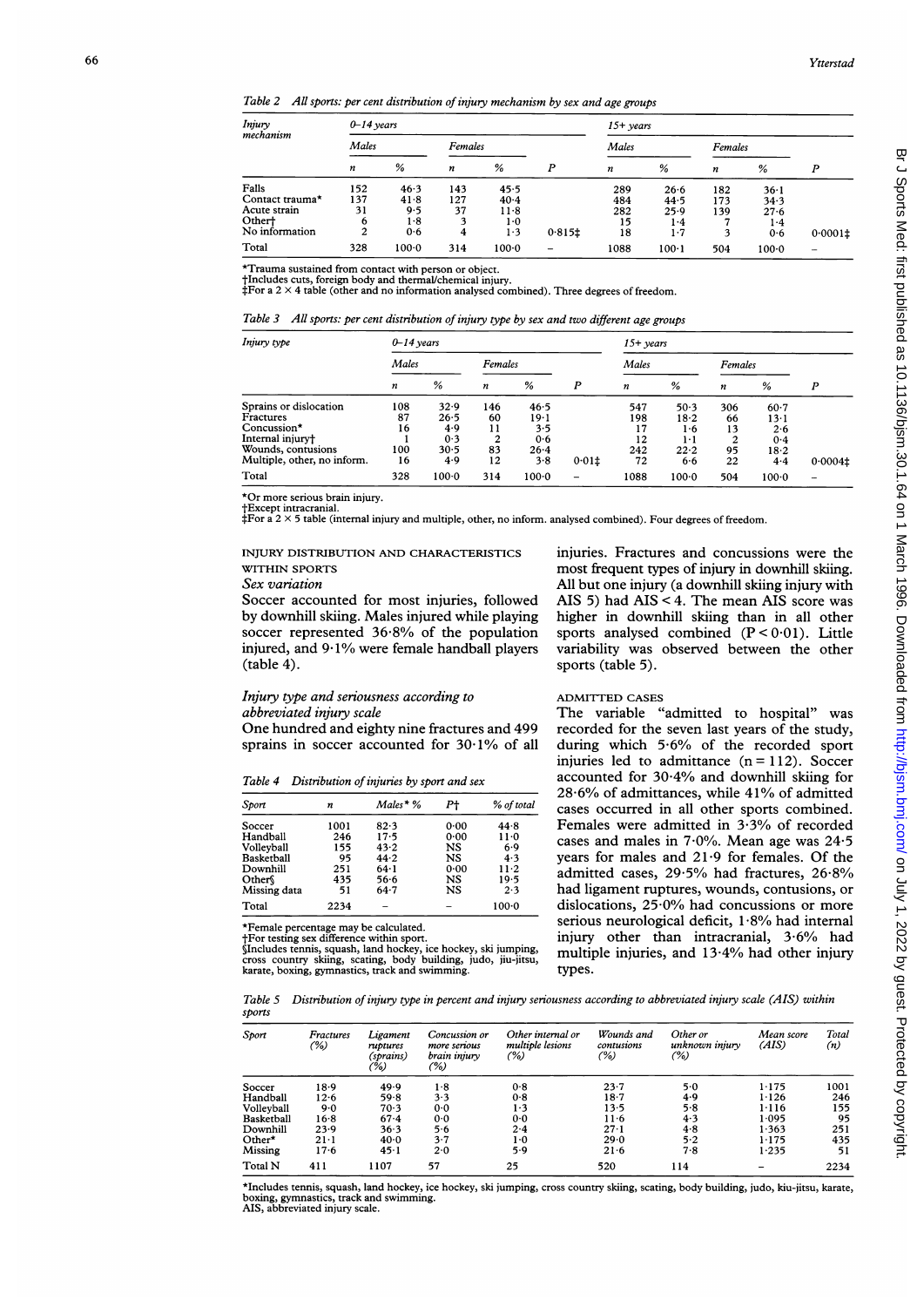Table 6 Injury count and rates per 10 000 person-years (in parentheses) for different sports by study period. Period <sup>1</sup> (5 years) = baseline; period 2 (3 years) included interventions for downhill skiing

|                            | Soccer    | Handball  | Volleyball | Basketball | Downhill    | Other     | <b>Missing</b> |
|----------------------------|-----------|-----------|------------|------------|-------------|-----------|----------------|
| Period 1                   | 617(55.6) | 146(13.2) | 100 (9.0)  | 64(5.8)    | $179(16-1)$ | 263(237)  | 32(2.9)        |
| Period 2                   | 384(56.8) | 100(14.8) | 55 $(8.1)$ | 31(4.6)    | 72(10.6)    | 172(25.4) | 19(2.8)        |
| Relative risk for period 2 | 1.02      | 1.12      | 0.90       | 0.80       | $0.85*$     | 1.07      | 0.97           |
| P value                    | 0.767     | 0.402     | 0.599      | 0.345      | $0.24*$     | 0.500     | 0.955          |

\*Adjusted for exposure.

INTERVENTION: INJURY RATES FOR DOWNHILL SKIING COMPARED TO OTHER SPORTS

A 15% decrease in downhill skiing injury rates was observed between the five year baseline period and the three year intervention period (adjusted for exposure,  $P = 0.24$ ). Concomitantly the injury rates were more or less stable in the other sports (table 6). The admittance rate for downhill skiing injuries was reduced from 2-8 per 10 000 person years (the last four years of baseline) to  $1.0$  per  $10\,000$ person years (intervention period) (data not shown).

# Discussion

THE LOCAL EPIDEMIOLOGY OF SPORTS INJURY Some of the epidemiological characteristics in our study are similar to other Scandinavian studies describing prospective injury recording: for example, the proportion of sports injuries relative to all injuries, mean age, female to male ratio, and the dominant position of soccer in the injury panorama.<sup>36</sup> There are, however, some differences in the proportion of different sports injuries, mostly accounted for by geography and local cultural differences. Downhill skiing injuries had the highest frequency of fractures and concussions. This is consistent with a significantly higher AIS score in this sport. Nevertheless, while injuries sustained in downhill skiing were a major problem in our study, they are much less so in the studies from the flat parts of Sweden.<sup>3 6</sup> Ice hockey, however, which accounted for a major part of sport injuries in these Swedish studies, is uncommon in Harstad.

## TRENDS FOR SPORT INJURY RATES

The stability of overall sports injury rates observed during an eight year period may be interpreted as an indication of a reliable and stable hospital injury recording system. This assessment could be biased by (1) an increasing risk exposure due to a population increasingly participating in sports activities, and (2) a registration loss at the end of the study (registration effect). However, to our knowledge, participation in sports related activities has not been on the rise in Harstad. The possibility of a registration effect has been assessed earlier,  $12-14$  and was found to be an unlikely occurrence. Information for assessing exposure was only available for downhill skiing. Data from the Harstad Alpine Club (personal communication) indicated a lower exposure during the last three years of the study (intervention period) compared to the first five years (baseline). Due to weather conditions, the ski resort had fewer days open per year during the last three years (intervention period) compared to baseline. The relative risk of

getting a downhill skiing injury between the baseline non-intervention period and the intervention period, when adjusted for the above mentioned exposure difference, was 0-85 (confidence intervals  $0.66$ ,  $1.10$ ) (P = 0.24). These figures must be interpreted with caution. Future injury rate calculations based on continuous prospective recordings may help to indicate whether the ongoing downhill safety programme is effective or the calculated 15% injury rate reduction is due to random variations in accidents.

# PREVENTION STRATEGIES

General strategic planning should take into consideration the major epidemiological findings in this study, for example, age and sex distribution, main injury mechanisms, injury type, and body part injured.

#### School involvement

Given that sports injuries occur most often during the second decade of life (figure), it seems reasonable to involve schools more in prophylaxis, for example, information to individuals, parents, and coaches. The latter are often recruited from parents or teachers.

# Protective equipment

Nearly half of the injured children were injured in falls. This could indicate a need for more sturdy footwear for children engaged in sports. Male children suffered head injuries and concussion most frequently (table 3). Out of 31 head injuries observed in downhill skiing, 17 (55%) occurred in 11-15 year olds (data not shown). This could indicate resistance in Harstad to helmet use in this age group. Such resistance has been reported by others.<sup>9</sup> A Swedish study of injuries in downhill skiing reported a distinct decline in helmet use from 66% in 9-11 years old children to 21% in 12-14 year olds.<sup>9</sup> Strategies for achieving increased helmet use in this age group must be given priority. Mandatory helmet use should be considered.

#### Team sports

Team sports accounted for two out of three injuries, soccer injuries being the most frequent (table 4). Obviously the prevention of team sport injuries in general and soccer injuries in particular must be given high priority. Ekstrand et al have shown that a prevention programme can reduce soccer injuries by as much as  $75%$  (including overuse injuries).<sup>11</sup> The programme is made up of seven different parts and can be used in most team sports: correction of training, protection by correct equipment, prophylactic ankle taping, controlled rehabilitation after injury, exclusion of